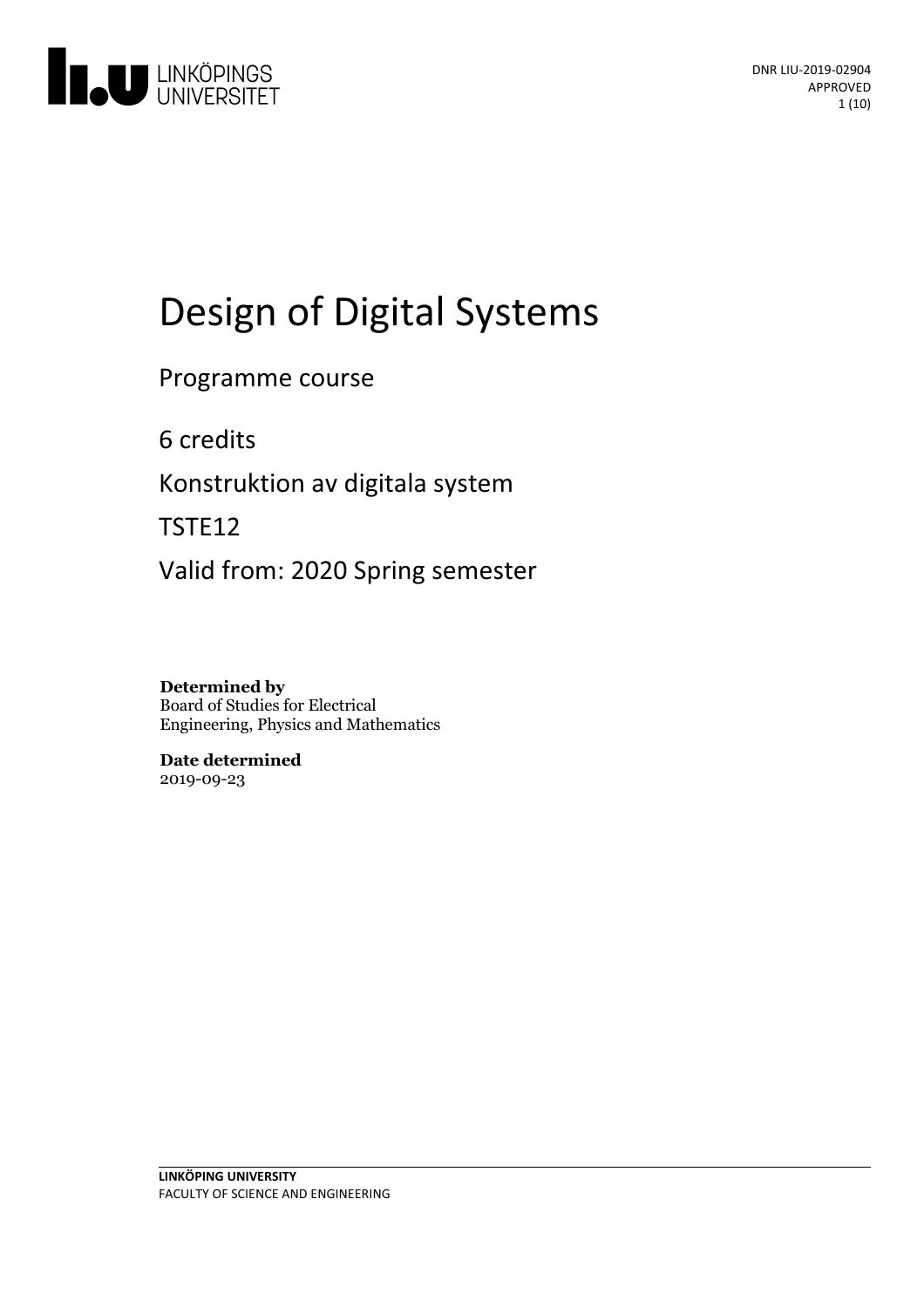# Main field of study

Computer Science and Engineering, Electrical Engineering

Course level

Second cycle

### Advancement level

A1X

## Course offered for

- Master's Programme in Electronics Engineering
- Computer Science and Engineering, M Sc in Engineering
- Electronics Design Engineering, M Sc in Engineering
- Information Technology, M Sc in Engineering
- Applied Physics and Electrical Engineering International, M Sc in Engineering
- Applied Physics and Electrical Engineering, M Sc in Engineering

# Entry requirements

Note: Admission requirements for non-programme students usually also include admission requirements for the programme and threshold requirements for progression within the programme, or corresponding.

### **Prerequisites**

Basic courses in digital circuits. Basic courses in programming.

# Intended learning outcomes

The course includes methods and tools for design and implementation of complex electronic systems. The emphasis is put on the design process.

- Design executable models using a hardware descripition language
- Model digital systems at different abstraction levels using an hardware description language
- Perform a project task following a project model
- Use logic synthesis and modelling tools to create prototypes and applications in FPGA and VLSI
- Use VHDL for modelling and synthesis of advanced digital systems
- Know about how IP blocks works and are used in FPGA and VLSI designs
- Know about how FPGA circuits function and can be used

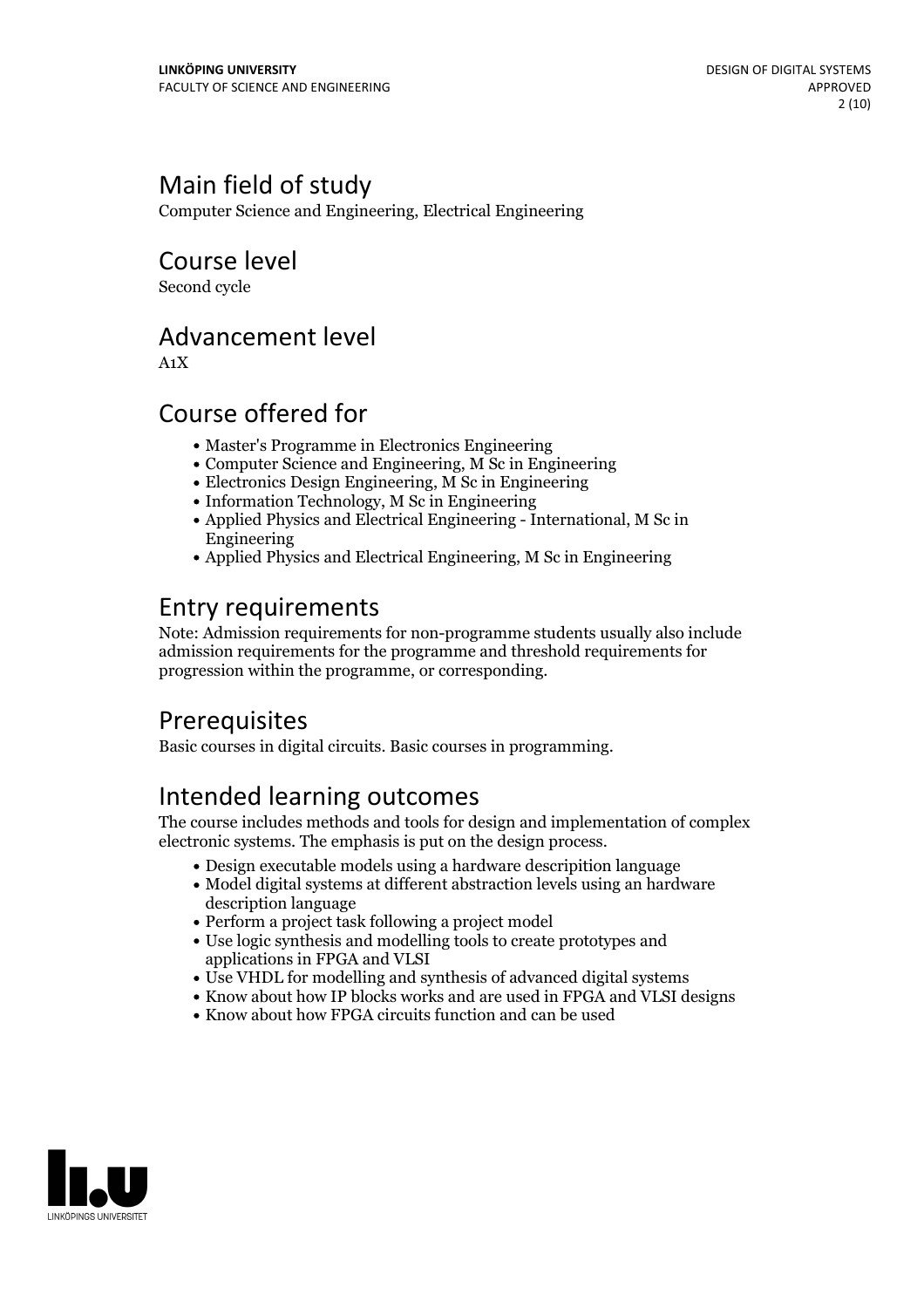### Course content

Design of complex digital systems. Problem definition, specification, design process. Complexity, partitioning, and validation. Hardware description

Behavioral descriptions, modeling techniques, time delays. Test benches and verification methods. Hard real-time systems. Computational properties of Synthesis of optimal architectures. Tools for design and simulation. Description of the design process for logic synthesis, optimization for VLSI implementation. Fast prototyping using FPGA.

## Teaching and working methods

Besides lectures, the course includes a laboration series and a small project.

### Examination

| PRA1                                  | Project         | 4 credits | U, G |
|---------------------------------------|-----------------|-----------|------|
| LAB1                                  | Laboratory Work | 2 credits | U.G  |
| Grades are given as 'Fail' or 'Pass'. |                 |           |      |

## Grades

Two grade scale, older version, U, G

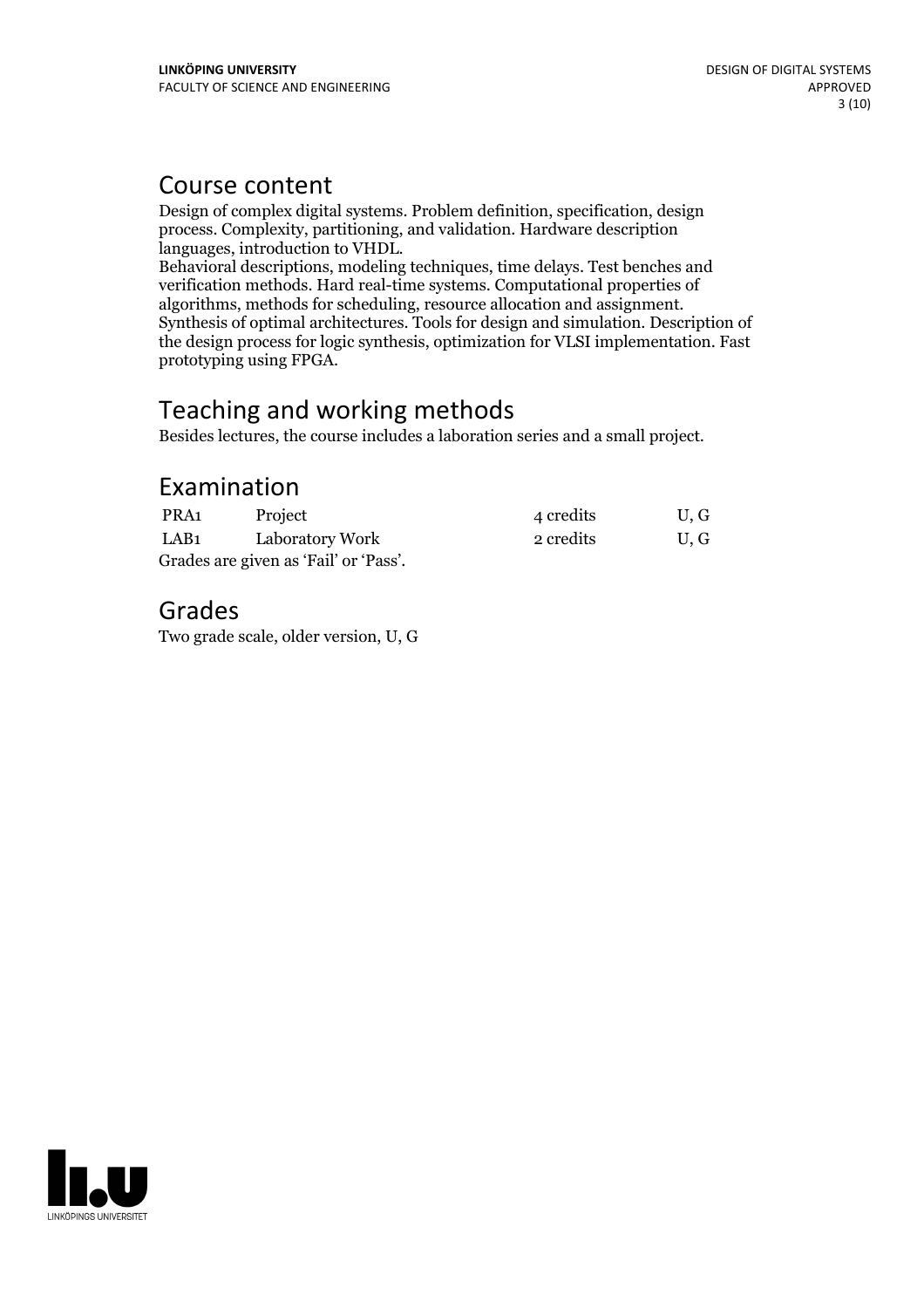# Other information

Supplementary courses: System Design, CDIO

#### **About teaching and examination language**

The teaching language is presented in the Overview tab for each course. The examination language relates to the teaching language as follows:

- If teaching language is Swedish, the course as a whole or in large parts, is taught in Swedish. Please note that although teaching language is Swedish, parts of the course could be given in English. Examination language is Swedish.<br>• If teaching language is Swedish/English, the course as a whole will be
- taught in English if students without prior knowledge of the Swedish language participate. Examination language is Swedish or English
- $\bullet$  If teaching language is English, the course as a whole is taught in English. Examination language is English.

#### **Other**

The course is conducted in a manner where both men's and women's

The planning and implementation of a course should correspond to the course syllabus. The course evaluation should therefore be conducted with the course syllabus as a starting point.

### Department

Institutionen för systemteknik

### Director of Studies or equivalent

Anders Nilsson

### Examiner

Kent Palmkvist

### Course website and other links

<http://www.isy.liu.se/en/edu/kurs/TSTE12/>

### Education components

Preliminary scheduled hours: 44 h Recommended self-study hours: 116 h

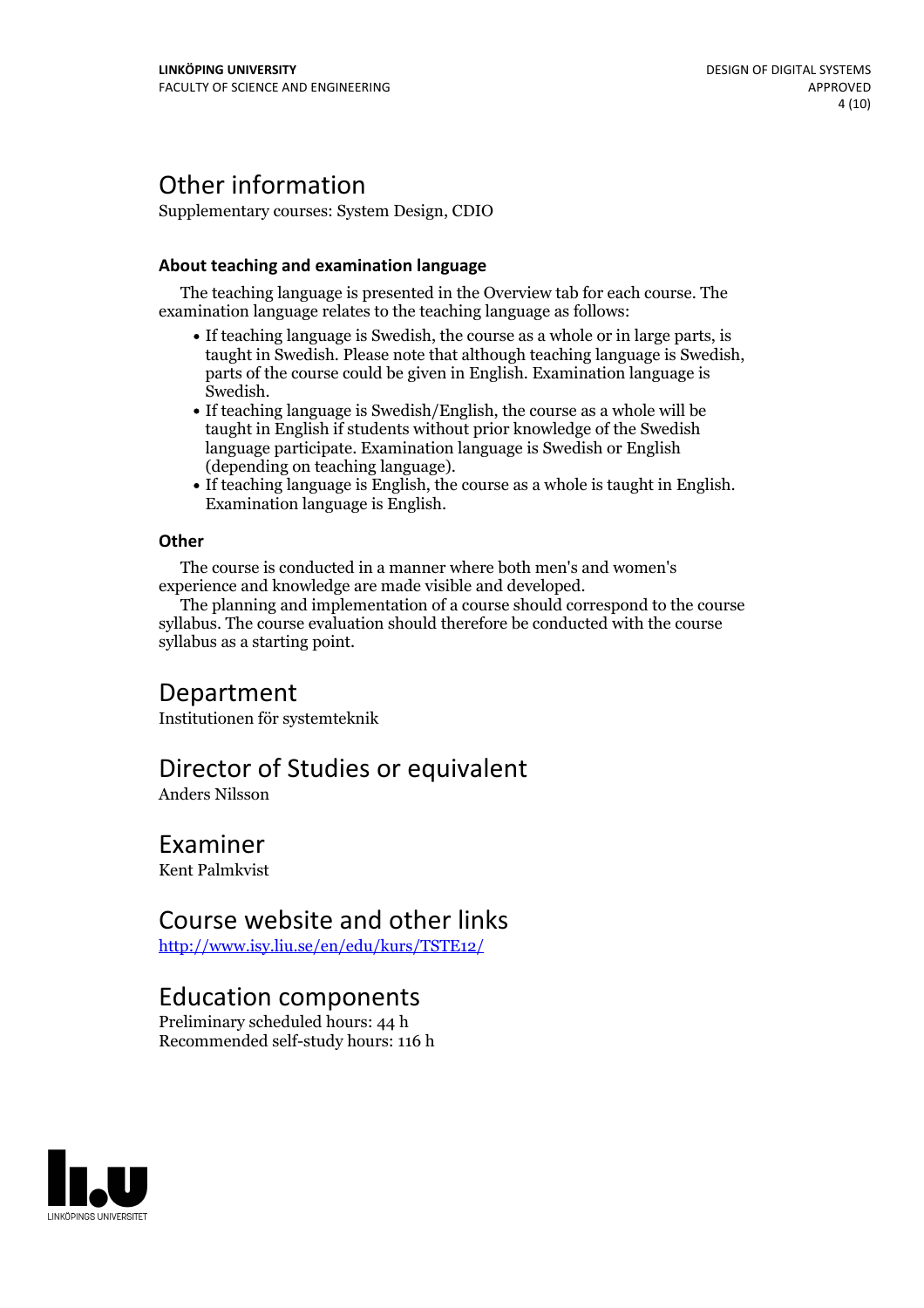# Course literature

#### **Books**

K. L. Short, (2009) *VHDL for Engineers* Prentice Hall Svensson T., Krysander C, (2011) *Projektmodellen LIPS* Studentlitteratur

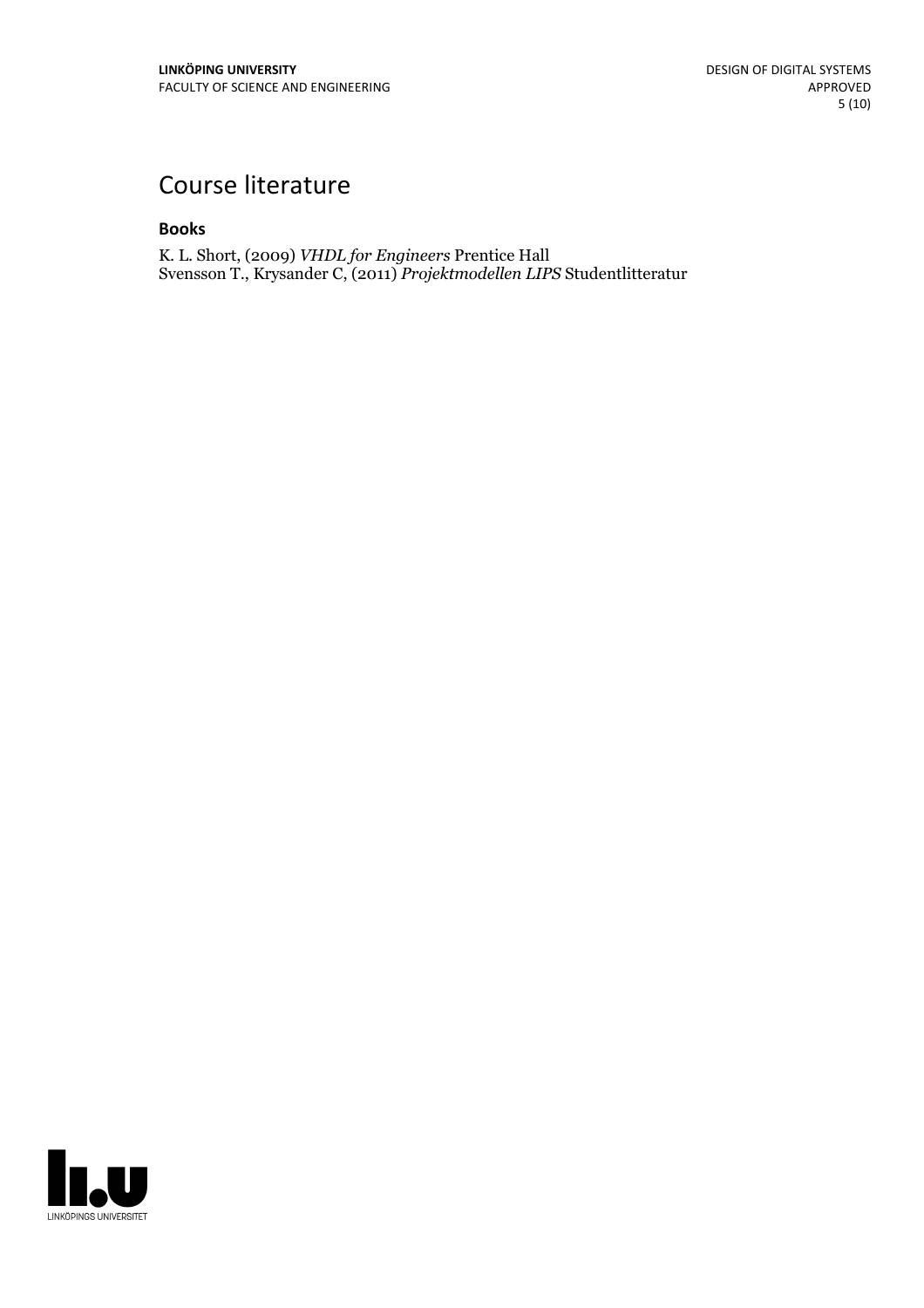# **Common rules**

### **Course syllabus**

A syllabus must be established for each course. The syllabus specifies the aim and contents of the course, and the prior knowledge that a student must have in order to be able to benefit from the course.

### **Timetabling**

Courses are timetabled after a decision has been made for this course concerning its assignment to a timetable module.

### **Interrupting a course**

The vice-chancellor's decision concerning regulations for registration, deregistration and reporting results (Dnr LiU-2015-01241) states that interruptions in study are to be recorded in Ladok. Thus, all students who do not participate in a course for which they have registered must record the interruption, such that the registration on the course can be removed. Deregistration from <sup>a</sup> course is carried outusing <sup>a</sup> web-based form: https://www.lith.liu.se/for-studenter/kurskomplettering?l=en.

### **Cancelled courses**

Courses with few participants (fewer than 10) may be cancelled or organised in a manner that differs from that stated in the course syllabus. The Dean is to deliberate and decide whether a course is to be cancelled or changed from the course syllabus.

### **Guidelines relatingto examinations and examiners**

For details, see Guidelines for education and examination for first-cycle and second-cycle education at Linköping University, http://styrdokument.liu.se/Regelsamling/VisaBeslut/917592.

An examiner must be employed as a teacher at LiU according to the LiU Regulations for Appointments

(https://styrdokument.liu.se/Regelsamling/VisaBeslut/622784). For courses in second-cycle, the following teachers can be appointed as examiner: Professor (including Adjunct and Visiting Professor), Associate Professor (including Adjunct), Senior Lecturer (including Adjunct and Visiting Senior Lecturer), Research Fellow, or Postdoc. For courses in first-cycle, Assistant Lecturer (including Adjunct and Visiting Assistant Lecturer) can also be appointed as examiner in addition to those listed for second-cycle courses. In exceptional cases, a Part-time Lecturer can also be appointed as an examiner at both first- and second cycle, see Delegation of authority for the Board of Faculty of Science and Engineering.

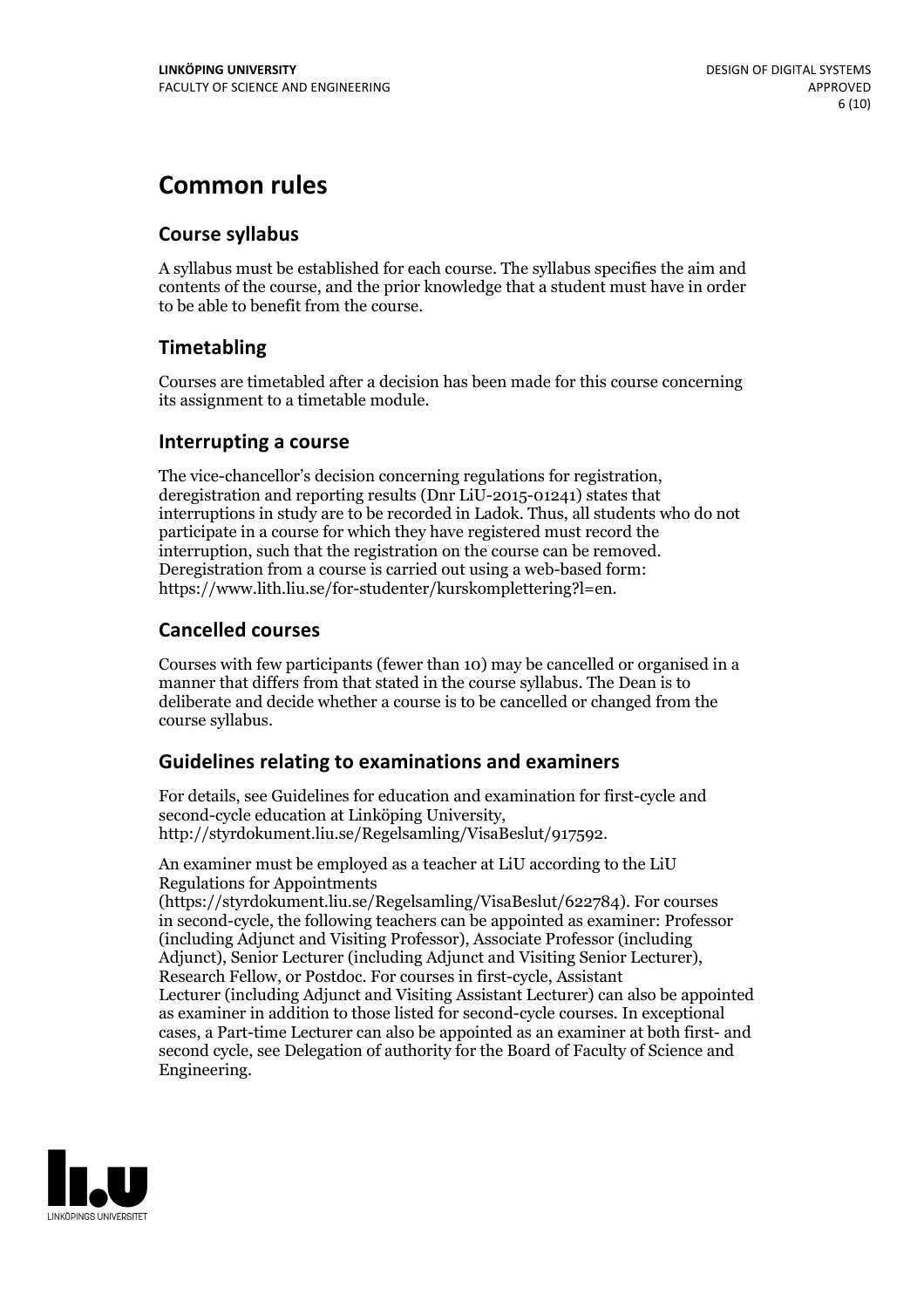### **Forms of examination**

#### **Examination**

Written and oral examinations are held at least three times a year: once immediately after the end of the course, once in August, and once (usually) in one of the re-examination periods. Examinations held at other times are to follow a decision of the board of studies.

Principles for examination scheduling for courses that follow the study periods:

- courses given in VT1 are examined for the first time in March, with re-examination in June and August
- courses given in VT2 are examined for the first time in May, with re-examination in August and October
- courses given in HT1 are examined for the first time in October, with re-examination in January and August
- courses given in HT2 are examined for the first time in January, with re-examination in March and in August.

The examination schedule is based on the structure of timetable modules, but there may be deviations from this, mainly in the case of courses that are studied and examined for several programmes and in lower grades (i.e. 1 and 2).

Examinations for courses that the board of studies has decided are to be held in alternate years are held three times during the school year in which the course is given according to the principles stated above.

Examinations for courses that are cancelled orrescheduled such that they are not given in one or several years are held three times during the year that immediately follows the course, with examination scheduling that corresponds to the scheduling that was in force before the course was cancelled or rescheduled.

When a course is given for the last time, the regular examination and two re-<br>examinations will be offered. Thereafter, examinations are phased out by offering three examinations during the following academic year at the same times as the examinations in any substitute course. If there is no substitute course, three examinations will be offered during re-examination periods during the following academic year. Other examination times are decided by the board of studies. In all cases above, the examination is also offered one more time during the academic year after the following, unless the board of studies decides otherwise.

If a course is given during several periods of the year (for programmes, or on different occasions for different programmes) the board or boards of studies determine together the scheduling and frequency of re-examination occasions.

#### **Registration for examination**

In order to take an examination, a student must register in advance at the Student Portal during the registration period, which opens 30 days before the date of the examination and closes 10 days before it. Candidates are informed of the location of the examination by email, four days in advance. Students who have not

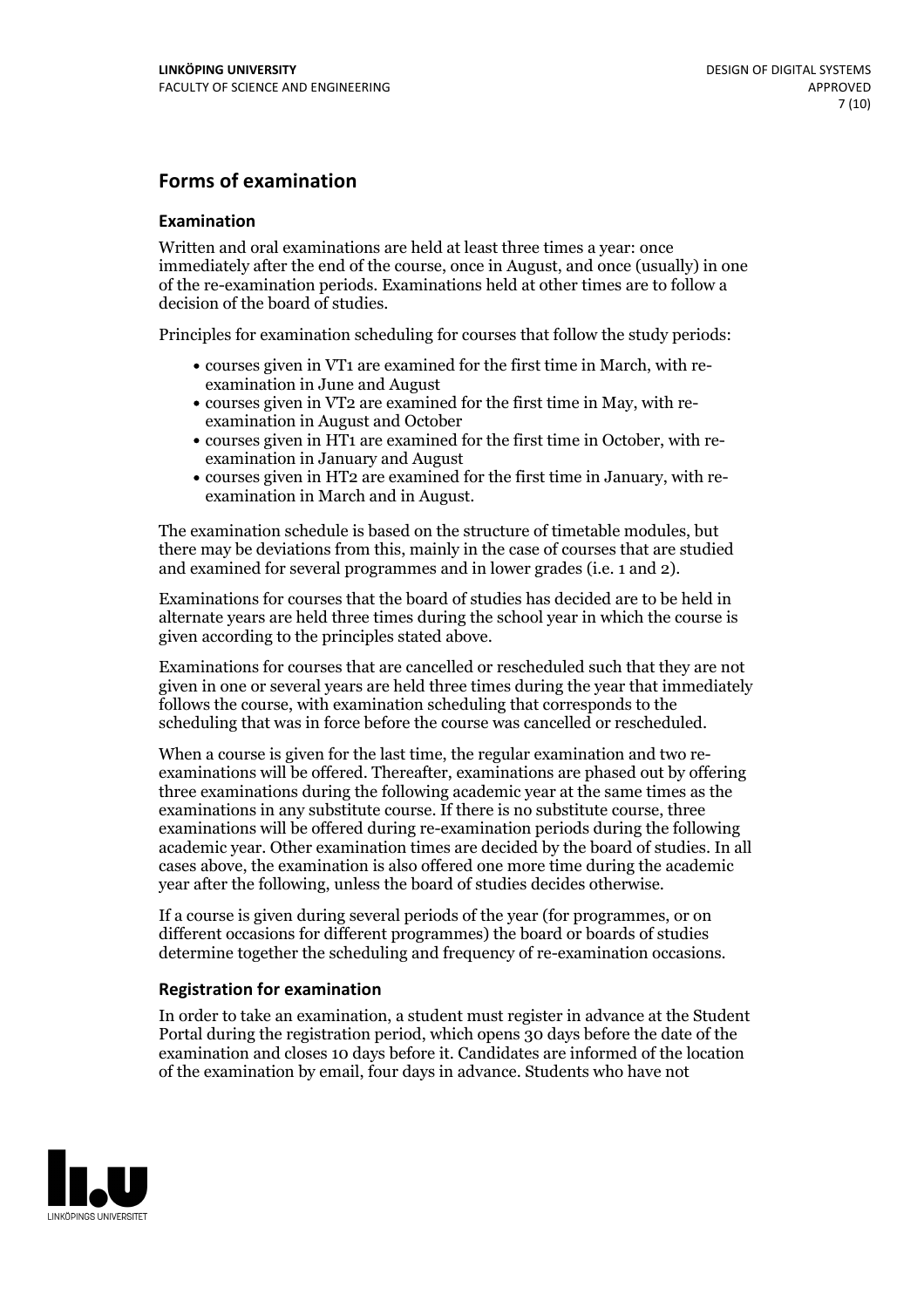registered for an examination run the risk of being refused admittance to the examination, if space is not available.

Symbols used in the examination registration system:

\*\* denotes that the examination is being given for the penultimate time.

\* denotes that the examination is being given for the last time.

#### **Code of conduct for students during examinations**

Details are given in a decision in the university's rule book: http://styrdokument.liu.se/Regelsamling/VisaBeslut/622682.

#### **Retakes for higher grade**

Students at the Institute of Technology at LiU have the right to retake written examinations and computer-based examinations in an attempt to achieve a higher grade. This is valid for all examination components with code "TEN" and "DAT". The same right may not be exercised for other examination components, unless otherwise specified in the course syllabus.

A retake is not possible on courses that are included in an issued degree diploma.

#### **Retakes of other forms of examination**

Regulations concerning retakes of other forms of examination than written examinations and computer-based examinations are given in the LiU guidelines

http://styrdokument.liu.se/Regelsamling/VisaBeslut/917592.

#### **Plagiarism**

For examinations that involve the writing of reports, in cases in which it can be assumed that the student has had access to other sources (such as during project work, writing essays, etc.), the material submitted must be prepared in accordance with principles for acceptable practice when referring to sources (references or quotations for which the source is specified) when the text, images, ideas, data,  $\vec{e}$  etc. of other people are used. It is also to be made clear whether the author has reused his or her own text, images, ideas, data, etc. from previous examinations, such as degree projects, project reports, etc. (this is sometimes known as "self- plagiarism").

A failure to specify such sources may be regarded as attempted deception during examination.

#### **Attempts to cheat**

In the event of <sup>a</sup> suspected attempt by <sup>a</sup> student to cheat during an examination, or when study performance is to be assessed as specified in Chapter <sup>10</sup> of the Higher Education Ordinance, the examiner is to report this to the disciplinary board of the university. Possible consequences for the student are suspension from study and a formal warning. More information is available at https://www.student.liu.se/studenttjanster/lagar-regler-rattigheter?l=en.

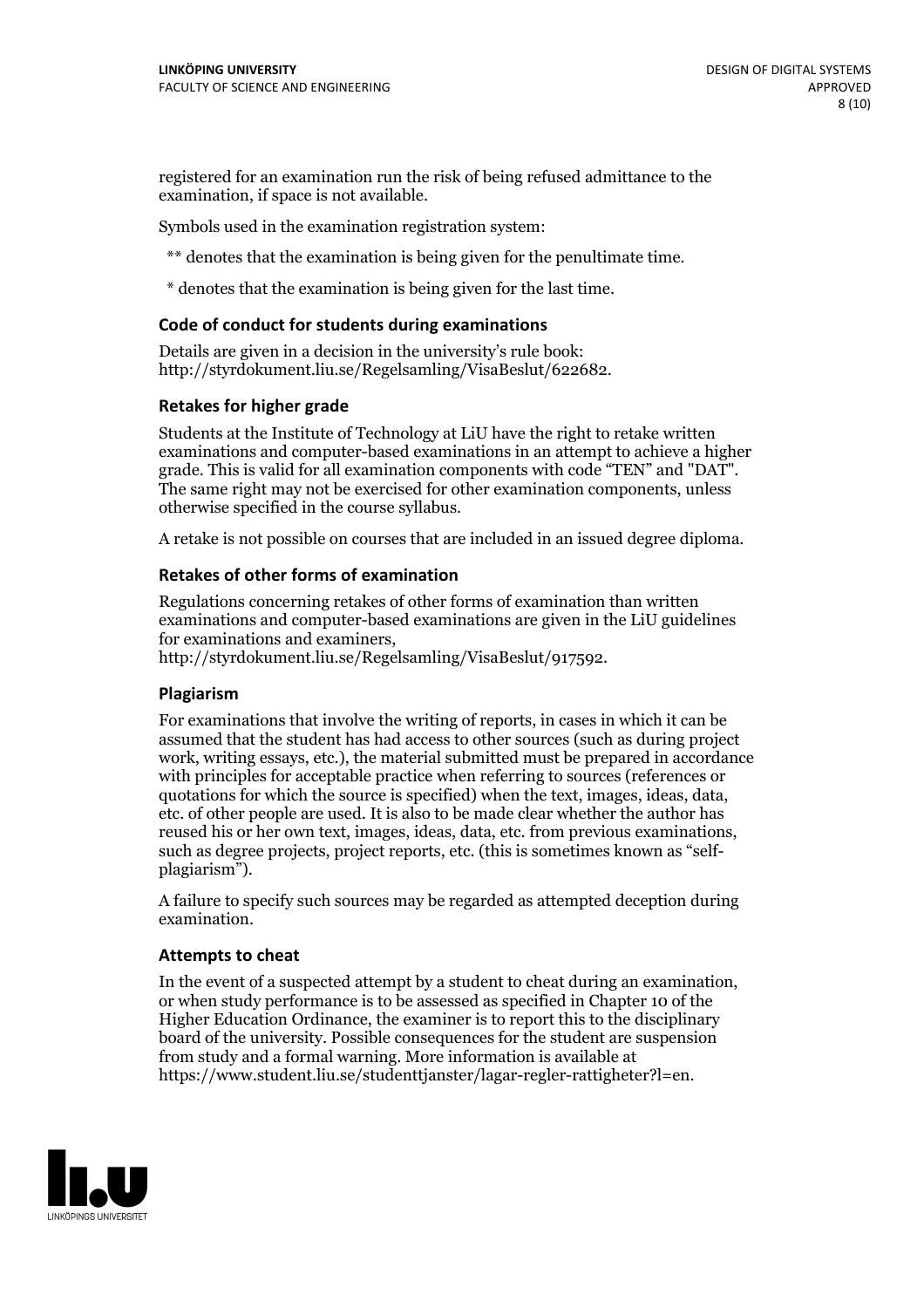#### **Grades**

The grades that are preferably to be used are Fail (U), Pass (3), Pass not without distinction  $(4)$  and Pass with distinction  $(5)$ .

- 1. Grades U, 3, 4, 5 are to be awarded for courses that have written
- examinations. 2. Grades Fail (U) and Pass (G) may be awarded for courses with <sup>a</sup> large degree of practical components such as laboratory work, project work and group work. 3. Grades Fail (U) and Pass (G) are to be used for degree projects and other
- independent work.

#### **Examination components**

- 
- 1. Grades U, 3, 4, <sup>5</sup> are to be awarded for written examinations (TEN). 2. Examination components for which the grades Fail (U) and Pass (G) may be awarded are laboratory work (LAB), project work (PRA), preparatory written examination (KTR), oral examination (MUN), computer-based
- examination (DAT), home assignment (HEM), and assignment (UPG). 3. Students receive grades either Fail (U) or Pass (G) for other examination components in which the examination criteria are satisfied principally through active attendance such as other examination (ANN), tutorial group (BAS) or examination item (MOM). 4. Grades Fail (U) and Pass (G) are to be used for the examination
- components Opposition (OPPO) and Attendance at thesis presentation (AUSK) (i.e. part of the degree project).

For mandatory components, the following applies: If special circumstances prevail, and if it is possible with consideration of the nature of the compulsory component, the examiner may decide to replace the compulsory component with another equivalent component. (In accordance with the LiU Guidelines for education and examination for first-cycle and second-cycle education at Linköping University, http://styrdokument.liu.se/Regelsamling/VisaBeslut/917592).

For written examinations, the following applies: If the LiU coordinator for students with disabilities has granted a student the right to an adapted examination for a written examination in an examination hall, the student has the right to it. If the coordinator has instead recommended for the student an adapted examination or alternative form of examination, the examiner may grant this if the examiner assesses that it is possible, based on consideration of the course objectives. (In accordance with the LiU Guidelines for education and examination for first-cycle and second-cycle education at Linköping University, http://styrdokument.liu.se/Regelsamling/VisaBeslut/917592).

The examination results for a student are reported at the relevant department.

### **Regulations (applyto LiU in its entirety)**

The university is a government agency whose operations are regulated by